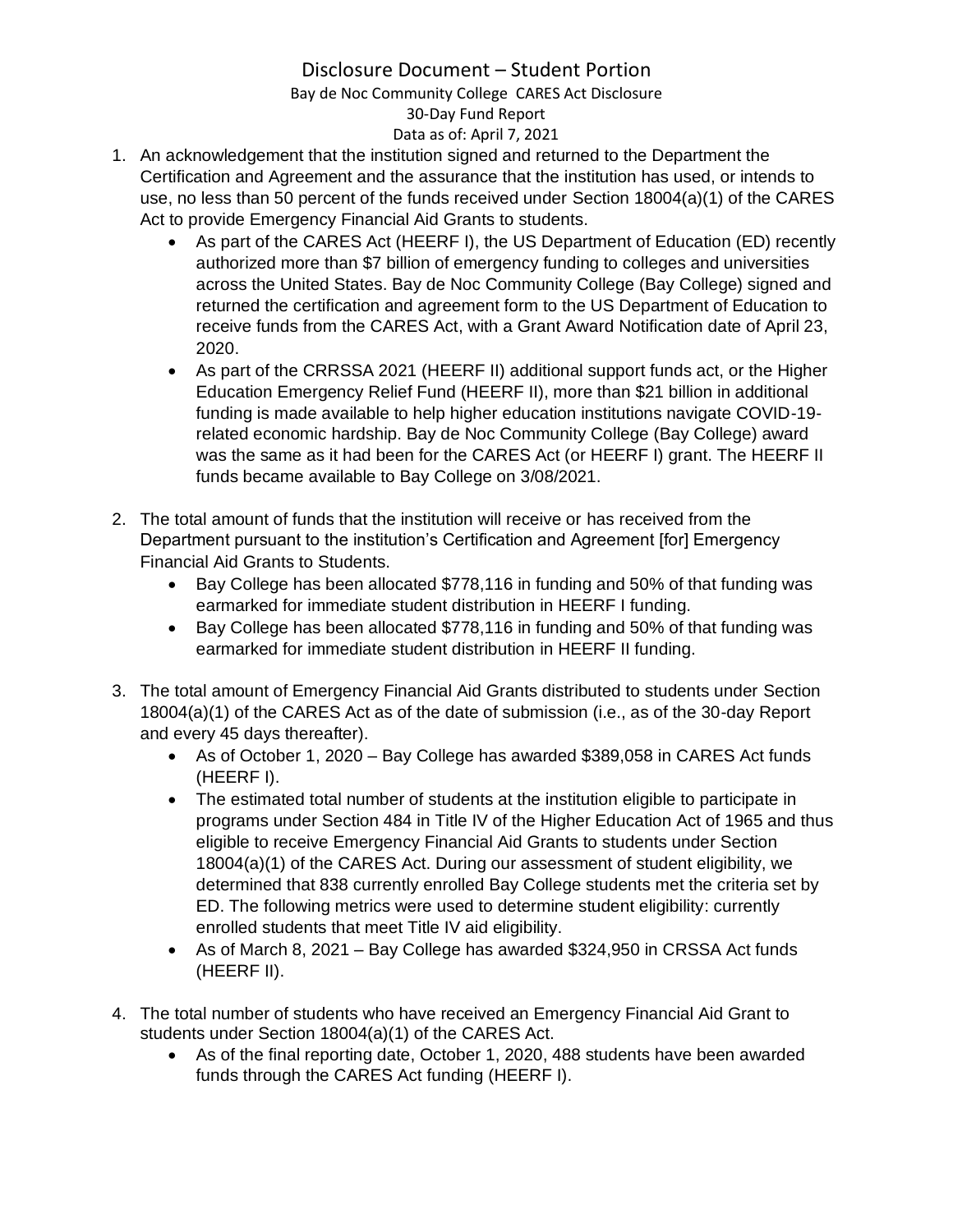# Disclosure Document – Student Portion

### Bay de Noc Community College CARES Act Disclosure

## 30-Day Fund Report

Data as of: April 7, 2021

- As of this reporting date, April 7, 2021, 616 students have been awarded funds through the CRSSA Act funding (HEERF II).
- 5. Different methodology was used for the distribution of monies provided through the various grant cycles:
	- CARES Act (HEERF I):
		- i. The method(s) used by the institution to determine which students receive Emergency Financial Aid Grants and how much they would receive under Section 18004(a)(1) of the CARES (HEERF I) Act.
		- ii. Bay College set a limit of \$1,000 for CARES award per student.
		- iii. Students submit application indicating their expenses for technology, internet access, course materials, living expenses, childcare, housing, and other expense, along with being asked to explain how their family support may have been reduced and any financial impact to the student's Bay College enrollment.
		- iv. College financial aid office reviews applications continuously and verifies eligibility. Once determined eligible, awards are determined based on application submissions with total award determined based on expenses submitted up to the limit of \$1,000.
	- CRRSSA (HEERF II):
		- i. Students who are Federal Pell Grant eligible in the winter 2021 semester were prioritized by automatically awarding a HEERF II/CRRSAA grant. Students with a zero EFC were awarded \$550 and all other Federal Pell Grant eligible students were awarded \$500.
		- ii. After these initial awards were given, an application was opened to all other enrolled students with a FAFSA form on file.
		- iii. Students can only receive one award within the winter semester.
- 6. Any instructions, directions, or guidance provided by the institution to students concerning the Emergency Financial Aid Grants.
	- Institution provided press release for all students and community that was published on the website and in the local media.

### *Bay College to Receive Funds from CARES Act*

*Bay College has been awarded, through the Congress approved CARES (Coronavirus Aid, Relief and Economic Security) Act, \$778,116 in relief funds to assist with costs linked to the significant impact due to the Coronavirus Pandemic.*

*One half of that amount (\$389,058) will provide emergency financial aid grants directly to Bay College students for authorized expenses related to the disruption of campus operations due to coronavirus. Students must meet qualification guidelines including have filed a Free Application for Federal Student Aid (FAFSA) and have eligibility for federal student aid.*

*Qualified current students who have been adversely impacted due to the COVID-19 pandemic can apply for emergency financial aid grants with the college. Such expenses could include food, housing, course materials, technology, health care, and child care. Students who qualify will be receiving a Bay College email communication about applying for these grant funds, and monies will be distributed on a first come, first serve*